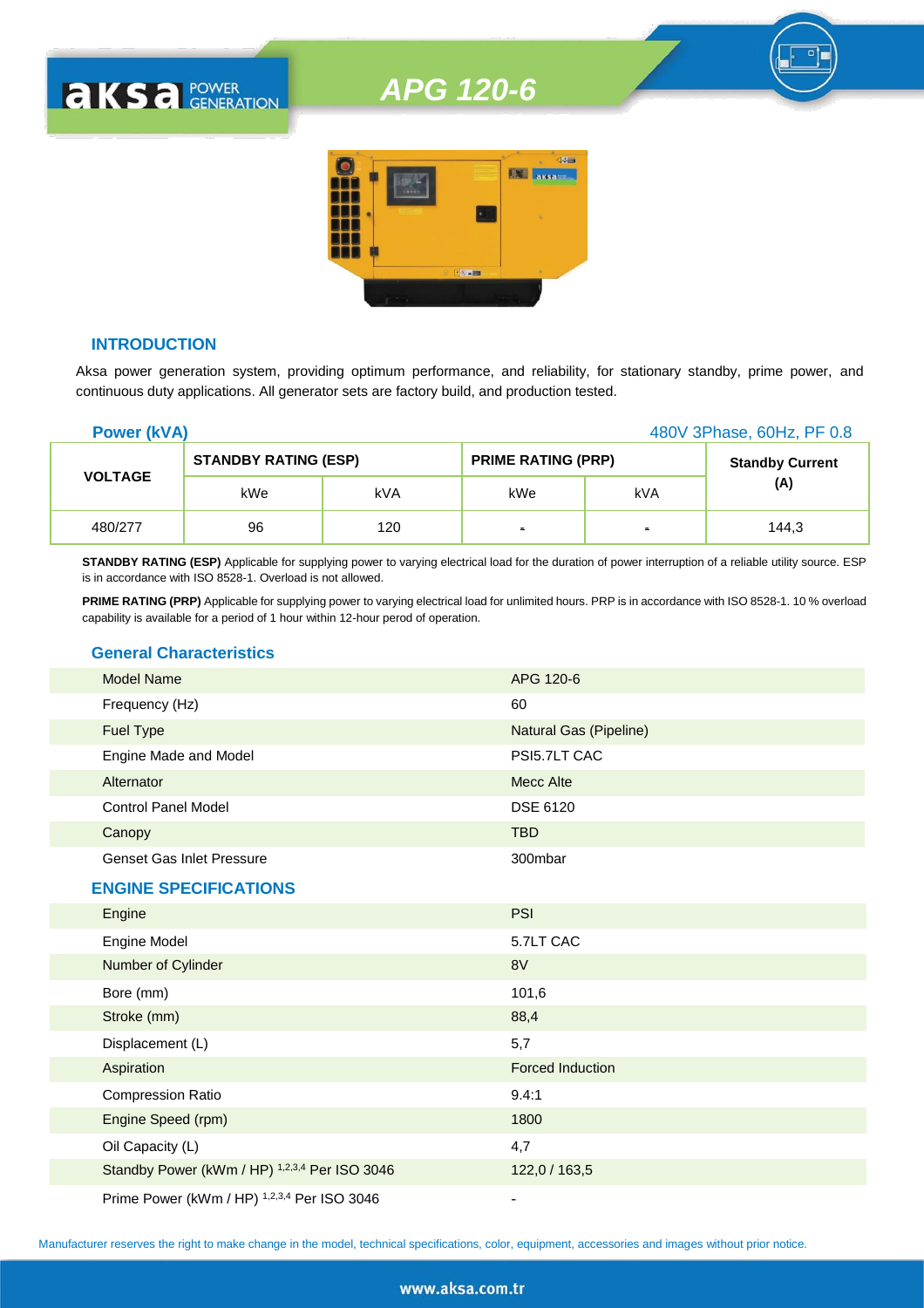

| Max. Operating pressure to EPR, mbar            | 27                     |
|-------------------------------------------------|------------------------|
| <b>Block Heater OTY</b>                         | 1                      |
| <b>Fuel Type</b>                                | Natural Gas (Pipeline) |
| Injection Type and System                       | Spark-Ignited          |
| <b>Governor System</b>                          | ECU                    |
| Operating Voltage (Vdc)                         | 12                     |
| <b>Cooling Method</b>                           | <b>Water Cooled</b>    |
| Cooling Fan Air Flow (m3/min) 5                 | TBD                    |
| Coolant Capacity (engine only) (L)              | 7,8                    |
| Air Filter                                      | Dry Type               |
| Fuel Cons. With %100 Load (kg/hr / m3/hr) 3,4,6 | 21,7/30,3              |
| Fuel Cons. With %75 Load (kg/hr / m3/hr) 3,4,6  | TBD                    |
| Fuel Cons. With %50 Load (kg/hr / m3/hr) 3,4,6  | TBD                    |
|                                                 |                        |

# **ALTERNATOR CHARACTERISTICS**

**AKSA POWER** 

| Manufacturer                      | Mecc Alte    |
|-----------------------------------|--------------|
| Alternator Made and Model         | ECP 34 2S/4C |
| Frequency (Hz)                    | 60           |
| Power (kVA)                       | 120          |
| Voltage (V)                       | 480          |
| Phase                             | 3            |
| A.V.R.                            | <b>DSR</b>   |
| Voltage Regulation                | $(+/-)1%$    |
| <b>Insulation System</b>          | H            |
| Protection                        | IP23         |
| <b>Rated Power Factor</b>         | 0,8          |
| Weight Comp. Generator (kg)       | 349          |
| Cooling Air (m <sup>3</sup> /min) | 29.2         |
|                                   |              |

#### **Canopy Dimensions**

| Length (mm) | <b>TBD</b> |  |
|-------------|------------|--|
| Width (mm)  | TBD        |  |
| Height (mm) | <b>TBD</b> |  |

1 Max load and overload ratings based on ISO 3046 gross flywheel power.

2 Technical data based on ISO 3046-1 standards of 77°F(25°C), 14.5Psia (100kPa) and 30% relative humidity.

3 Production tolerances in engines and installed components can account for power variations of ± 5%. Altitude, temperature and excessive exhaust and intake restrictions should be applied to power calculations.

4 All fuel and thermal calculations unless otherwise noted are done at ISO 3046 rated load using LHV for NG of 48.17 MJ/kg.

5 At 0.5 in-H2O of Package Restriction at STP

6.Volume calculated using density of 0.717 kg/m3 for NG, 0.51 kg/L for LPG

Manufacturer reserves the right to make change in the model, technical specifications, color, equipment, accessories and images without prior notice.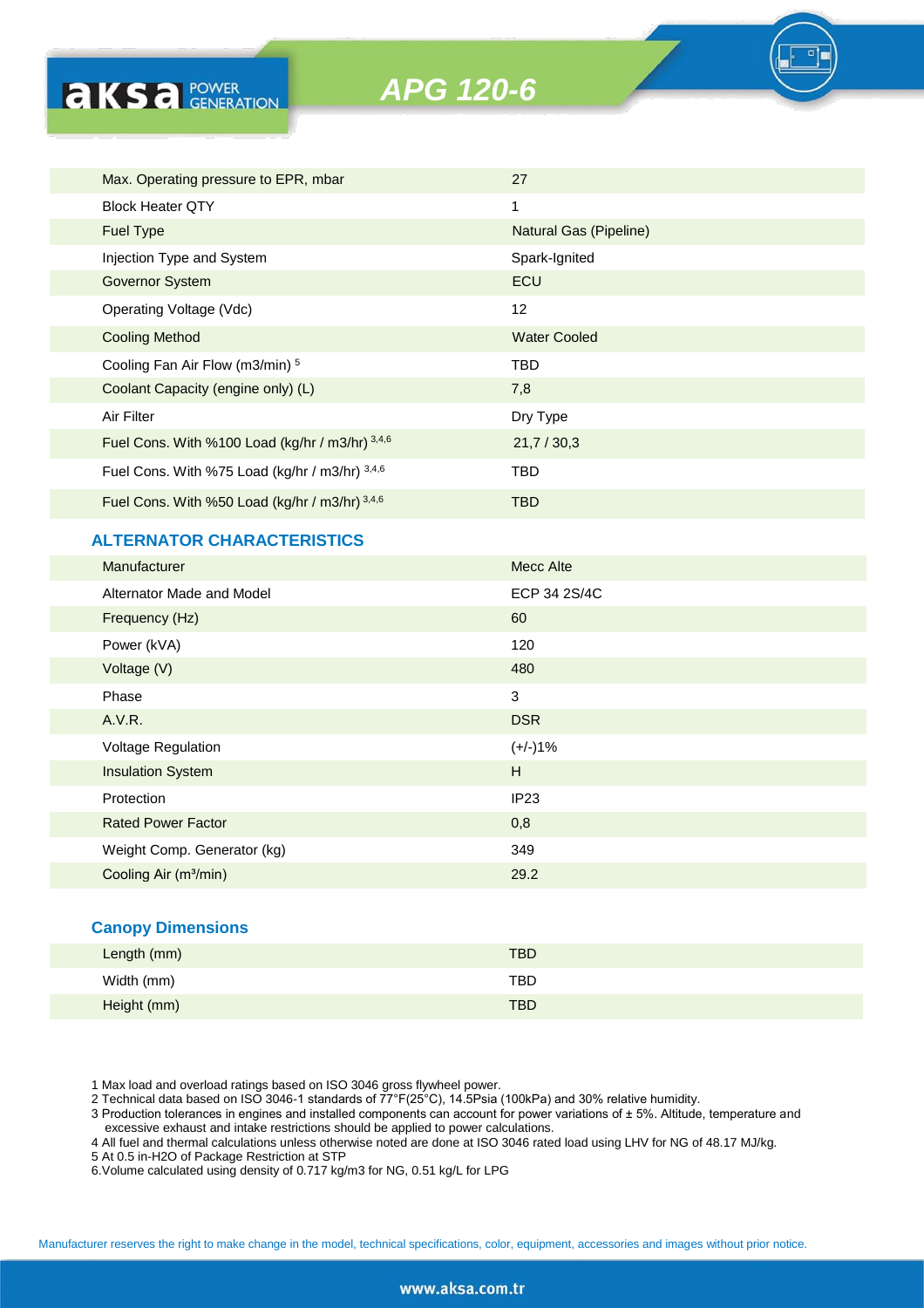# **AKSA** POWER



- **1.**Steel structures
- **2.** Emergency stop push button
- **3.** Canopy and panels made from powder coated sheet steel.
- **4.** Control panel is mounted on the baseframe. Located at the right side of the generator set
- **5.** Oil could be drained via valve and a hose
- **6.** Exhaust system in the canopy
- **7.** Special large access doors for easy maintanance
- **8.** In front and back side special large access doors for
- easy maintanance
- **8.** Base frame
- **9.** Special large access doors for easy maintanance **10.** Lifting points **11.** The cap on the canopy provides easy accsess
- to radiator cap.
- **12.** Sound proofing materials
- **13.** Plastic air intake pockets.

#### **INTRODUCTION**

Sound-attenuated and weather protective enclosures for generating sets from Aksa, meet event the sound requirements and provide optimum protection from inclement weather and development by our specialist acoustic engineers. Our modular designed sound insulated canopies provide ease of access for servicing and general maintenance and interchangeable components permitting on-site repair. Enclosures are designed to optimize genset cooling performance, providing you with confidence that genset ratings and ambient capability.

| <b>Control Panel</b>       |               |
|----------------------------|---------------|
| <b>Control Module</b>      | <b>DSE</b>    |
| Control Module Model       | DSE 6120      |
| <b>Communication Ports</b> | <b>MODBUS</b> |



#### **Devices**

DSE, model 6120 Auto Mains Failure control modüle, Battery charger input 198-264 volt, output 27,6 V 5 A (24 V) or 13,8 Volt 5A (12V), Emergency stop push button and fuses for control circuits

#### **CONSTRUCTION and FINISH**

Comonents installed in sheet steel enclosure.

Phosphate chemical, pre-coating of steel provides corrosion resistant surface

Polyester composite powder topcoat forms high gloss and extremely durable finish

Lockable hinged panel door provides for easy component access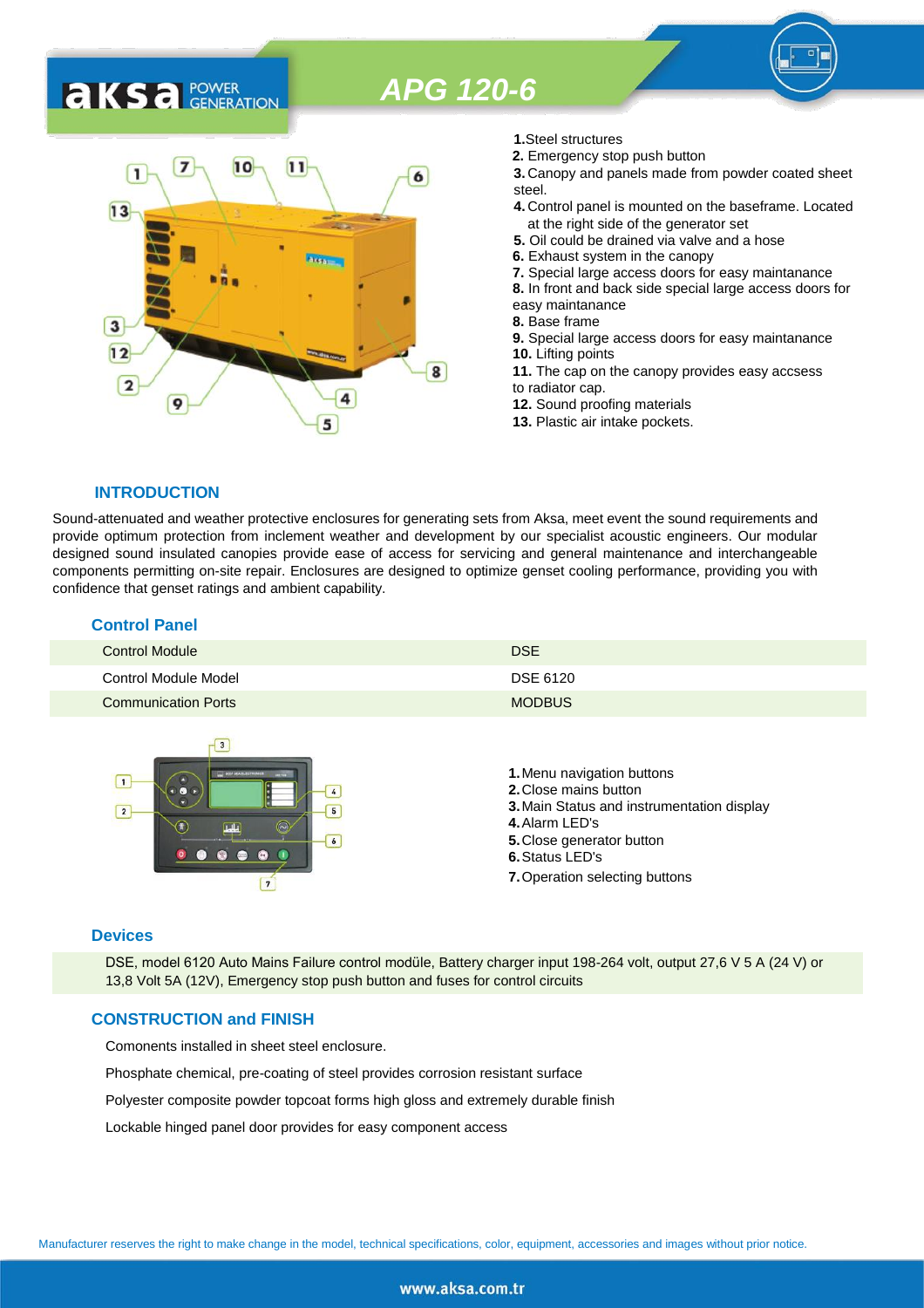

## **INSTALLATION**

**AKS** *C C <b>C GENERATION* 

Control panel is mounted on baseframe with steel stand. Located at the right side of the generator set (When you look at the Gen.Set. from Alternator).

## **GENERATING SET CONTROL UNIT**

The DSE 6120 module has been designed to monitor generator frequency, volt, current, engine oil pressure, coolant temperature running hours and battery volts.

Module monitors the mains supply and switch over to the generator when the mains power fails.

The DSE6120 also indicates operational status and fault conditions, Automatically shutting down the Gen. Set and giving true first up fault condition of Gen. Set failure.The LCD display indicates the fault.

#### **STANDARD SPECIFICATIONS**

- Microprocessor controlled.
- LCD display makes information easy to read
- Automatically transfers between mains (utilty) and generator power.
- Manual programming on front panel.
- User-friendly set-up and button layout. communications via RS232, RS485 and ethernet.
- Remote start.
- Event logging (50) showing date and time.
- Controls: Stop/Reset, Manual, Auto, Test, Start, buttons. An additional push button next to the LCD display is used to scroll

through the modules' metering display.

#### **Instruments**

ENGINE

Engine speed

Oil pressure

Coolant temperature

Run time Battery volts

Configurable timing

GENERATOR

Voltage (L-L, L-N)

Current (L1-L2-L3)

Frequency

Gen.Set ready

Gen.Set enabled

#### MAINS

Gen.Set ready Gen.Set enabled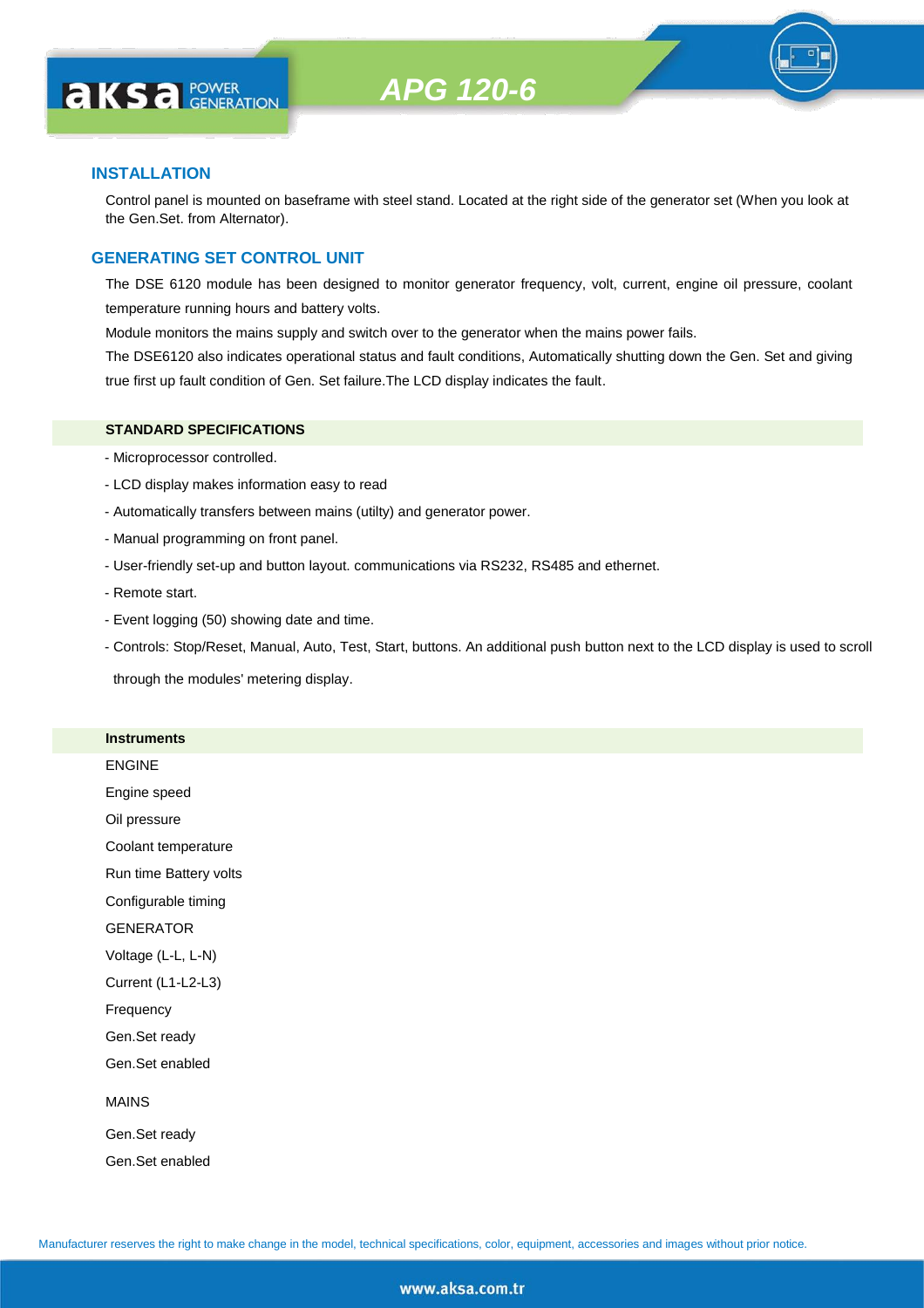# **AKS** *C C <b>C GENERATION*





Charge failure

Battery Low/High voltage

Fail to stop

Low/High generator voltage

Under/over generator frequency

Over /Under speed

Low oil pressure

High coolant temperature.

#### SHUT DOWNS

Fail to start Emergency stop Low oil pressure High coolant temperature Over /Under speed Under/Over generator frequency Under/over generator voltage

Oil pressure sensor open

ELECTRICAL TRIP

Generator over current

## **Options**

Flexible sensor can be controlled with temperature, pressure, percentage (warning/shutdown/electrical trip) Local setting parameters and monitoring from PC to control module with USB connection (max 6 m)

#### **Standards**

Elecrical Safety / EMC compatibility BS EN 60950 Electrical business equipment BS EN 61000-6-2 EMC immunity standard BS EN 61000-6-4 EMC emission standard

#### **STATIC BATTERY CHARGER**

Battery charger is manufactured with switching-mode and SMD technology and it has high efficincy.

Battery charger models' output V-I characteristic is very close to square and output is 5 amper, 13,8 V for 12 volt and 27,6 V for 24 V . Input 198 - 264 volt AC.

The charger is fitted with a protection diode across the output.

Charge fail output is available.

Connect charge fail relay coil between positive output and CF output.

They are equipped with RFI filter to reduce electrical noise radiated from the device

Galvanically isolated input and output typically 4kV for high reliability

Manufacturer reserves the right to make change in the model, technical specifications, color, equipment, accessories and images without prior notice.

#### www.aksa.com.tr